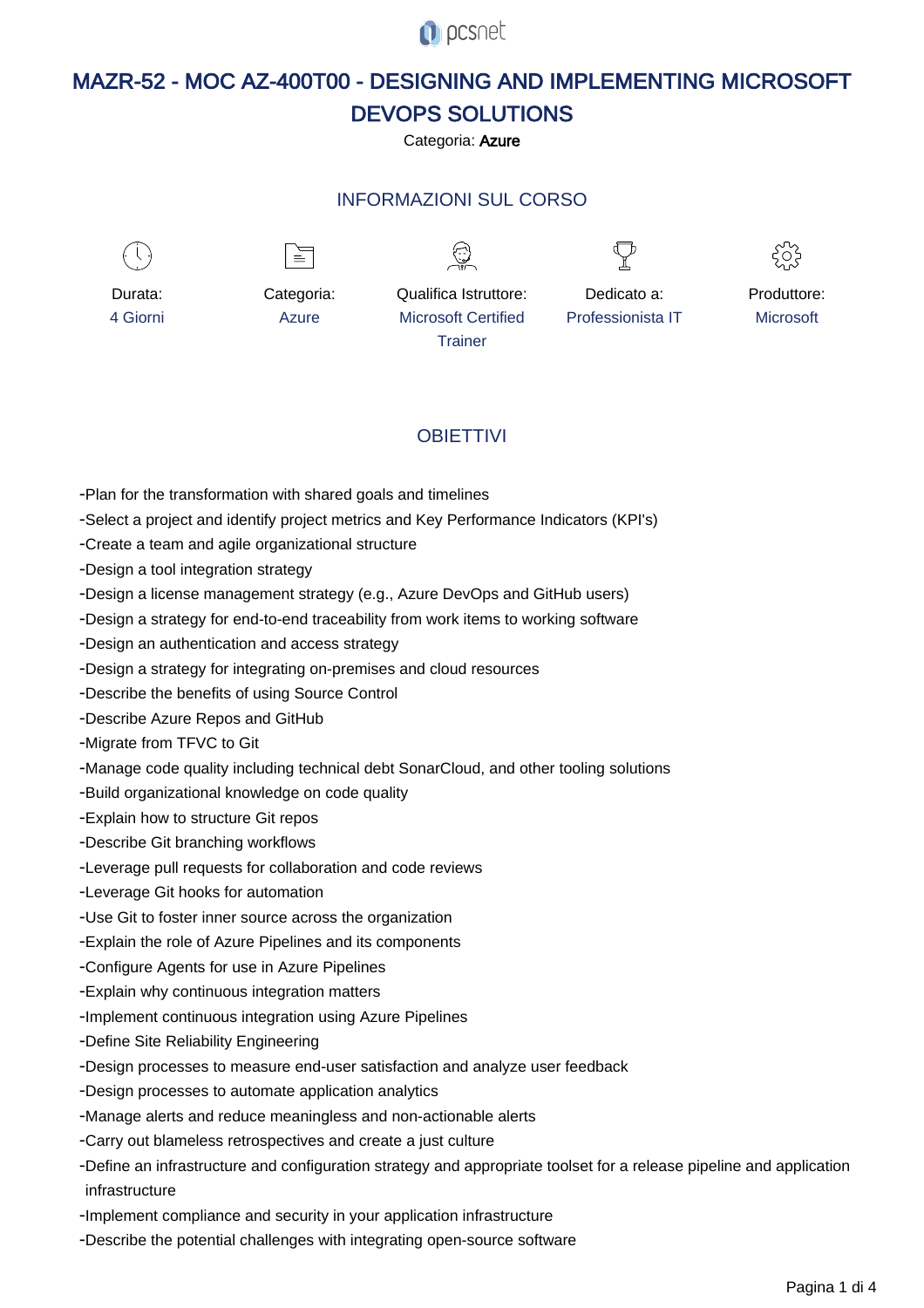

- Inspect open-source software packages for security and license compliance

- Manage organizational security and compliance policies

- Integrate license and vulnerability scans into build and deployment pipelines
- Configure build pipelines to access package security and license ratings

# **PREREQUISITI**

Successful learners will have prior knowledge and understanding of:

- Cloud computing concepts, including an understanding of PaaS, SaaS, and IaaS implementations.
- Both Azure administration and Azure development with proven expertise in at least one of these areas.
- Version control, Agile software development, and core software development principles. It would be helpful to have experience in an organization that delivers software.

If you are new to Azure and cloud computing, consider taking:

- AZ-900: Azure Fundamentals (<https://docs.microsoft.com/en-us/learn/certifications/courses/az-900t00>)

If you are new to Azure Administration and Developer, consider taking:

-AZ-104: Microsoft Azure Administrator ([https://docs.microsoft.com/en-us/learn/certifications/courses/az-104t00\)](https://docs.microsoft.com/en-us/learn/certifications/courses/az-104t00) -AZ-204: Developing Solutions for Microsoft Azure [\(https://docs.microsoft.com/en](https://docs.microsoft.com/en-us/learn/certifications/courses/az-204t00)[us/learn/certifications/courses/az-204t00\)](https://docs.microsoft.com/en-us/learn/certifications/courses/az-204t00)

# **CONTENUTI**

#### Module 1: Get started on a DevOps transformation journey

- Introduction to DevOps
- Choose the right project
- Describe team structures
- Choose the DevOps tools
- Plan Agile with GitHub Projects and Azure Boards
- Introduction to source control
- Describe types of source control systems
- Work with Azure Repos and GitHub

### Lab : Agile planning and portfolio management with Azure Boards Lab : Version controlling with Git in Azure Repos

#### Module 2: Development for enterprise DevOps

- Structure your Git Repo
- Manage Git branches and workflows
- Collaborate with pull requests in Azure Repos
- Explore Git hooks
- Plan foster inner source
- Manage Git repositories
- Identify technical debt

#### Lab : Version controlling with Git in Azure Repos

#### Module 3: Implement CI with Azure Pipelines and GitHub Actions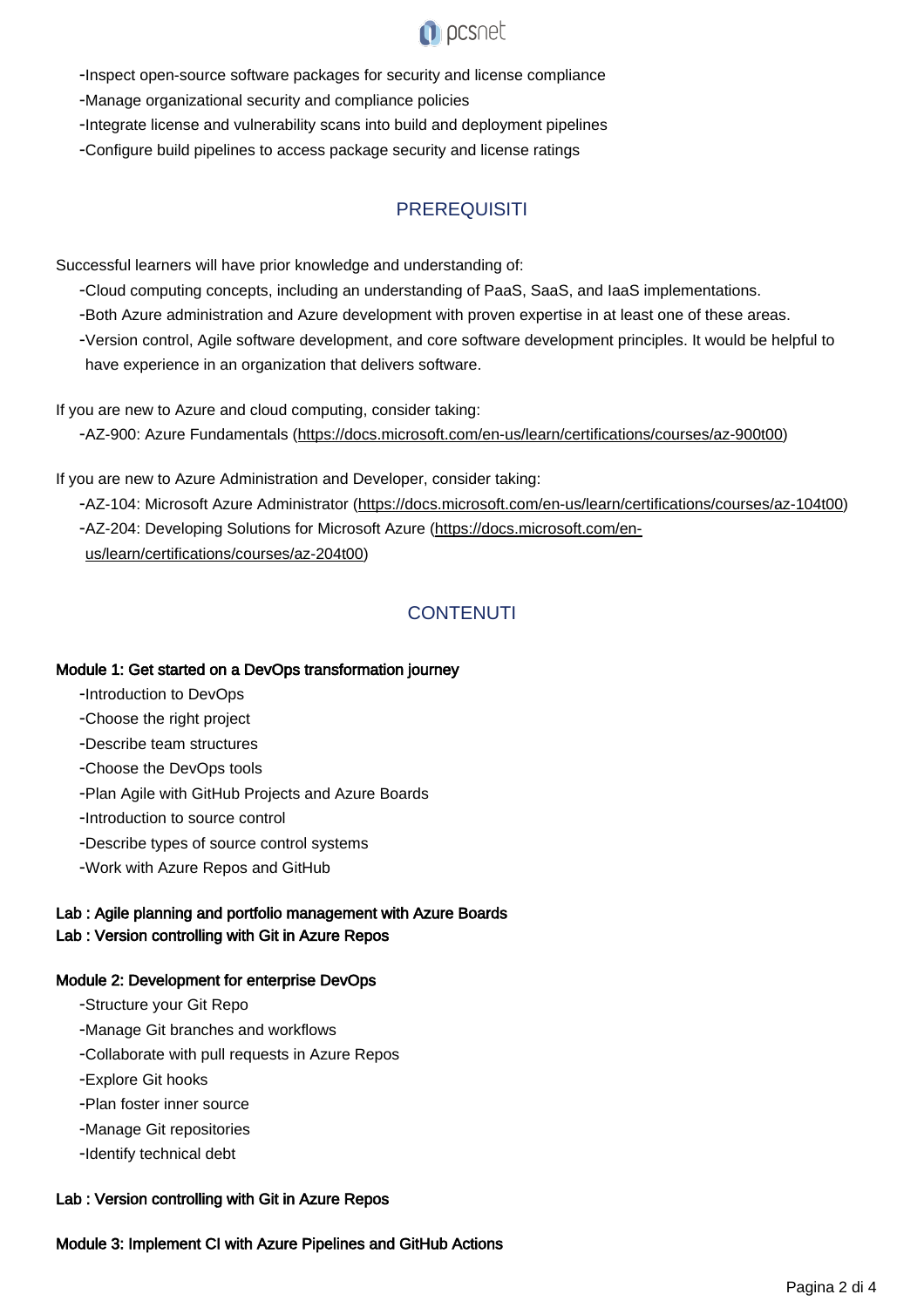

- Explore Azure Pipelines

- Manage Azure Pipeline agents and pools
- Describe pipelines and concurrency
- Explore Continuous integration
- Implement a pipeline strategy
- Integrate with Azure Pipelines
- Introduction to GitHub Actions
- Learn continuous integration with GitHub Actions
- Design a container build strategy

#### Lab : Configuring agent pools and understanding pipeline styles

- Lab : Enabling continuous integration with Azure Pipelines
- Lab : Integrating external source control with Azure Pipelines
- Lab : Implementing GitHub Actions by using DevOps Starter
- Lab : Deploying Docker Containers to Azure App Service web apps

#### Module 4: Design and implement a release strategy

- Introduction to continuous delivery
- Explore release strategy recommendations
- Build a high-quality release pipeline
- Introduction to deployment patterns
- Implement blue-green deployment and feature toggles
- Implement canary releases and dark launching
- Implement A/B testing and progressive exposure deployment

#### Lab : Creating a release dashboard

#### Lab : Controlling deployments using Release Gates

#### Module 5: Implement a secure continuous deployment using Azure Pipelines

- Create a release pipeline
- Provision and test environments
- Manage and modularize tasks and templates
- Automate inspection of health
- Manage application configuration data
- Integrate with identity management systems
- Implement application configuration

### Lab : Configuring pipelines as code with YAML

#### Lab : Setting up and running functional tests

Lab : Integrating Azure Key Vault with Azure DevOps

#### Module 6: Manage infrastructure as code using Azure and DSC

- Explore infrastructure as code and configuration management
- Create Azure resources using Azure Resource Manager templates
- Create Azure resources by using Azure CLI
- Explore Azure Automation with DevOps
- Implement Desired State Configuration (DSC)
- Implement Bicep

#### Lab : Azure deployments using Azure Resource Manager templates